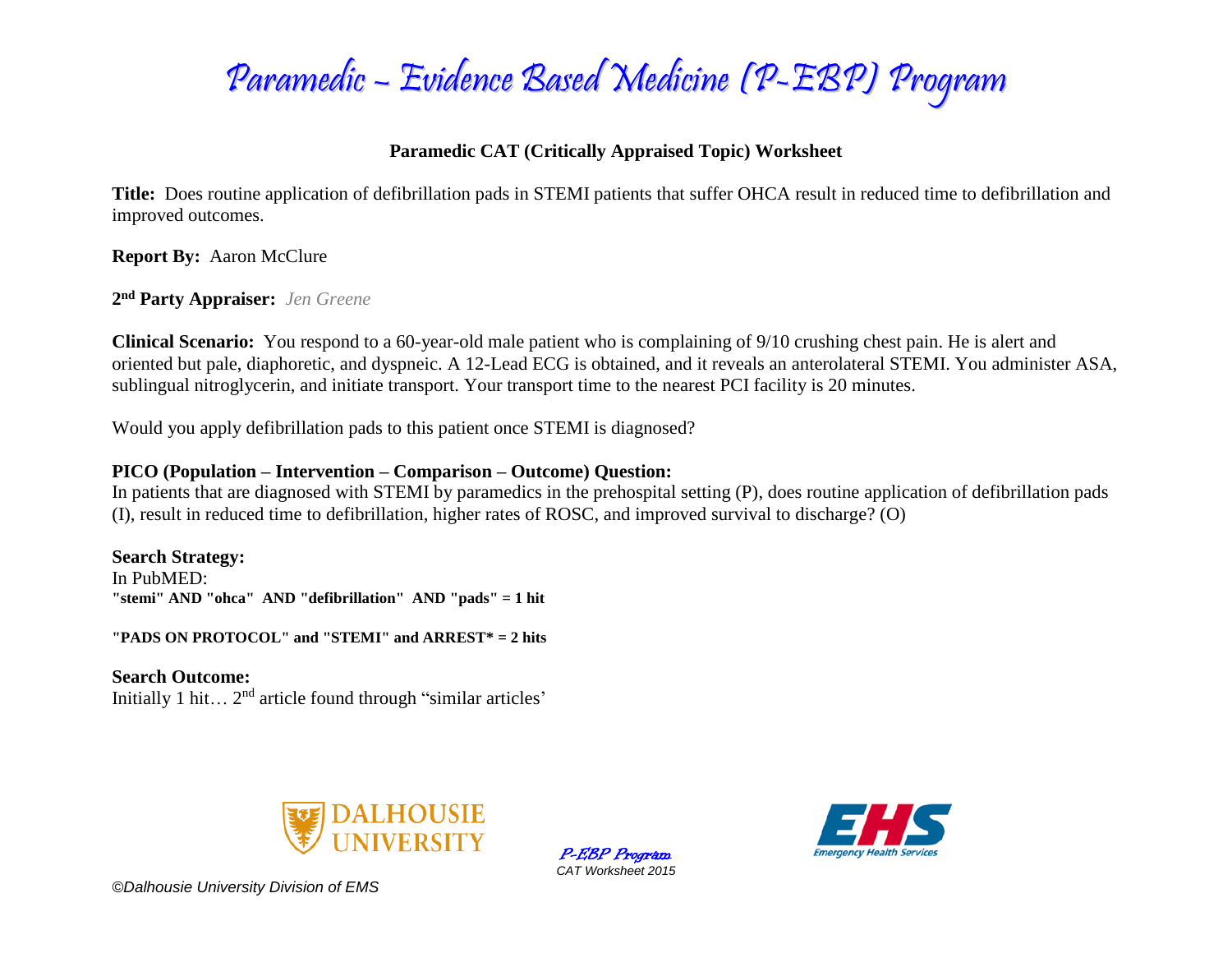# Paramedic – Evidence Based Medicine (P-EBP) Program

| <b>Relevant Papers:</b> |                                                                        |                                                                                                 |                                                                                       |                                                                                                                                                                                                                |                                                                                                                                                                                                                                                                                                                                                                                            |  |  |  |
|-------------------------|------------------------------------------------------------------------|-------------------------------------------------------------------------------------------------|---------------------------------------------------------------------------------------|----------------------------------------------------------------------------------------------------------------------------------------------------------------------------------------------------------------|--------------------------------------------------------------------------------------------------------------------------------------------------------------------------------------------------------------------------------------------------------------------------------------------------------------------------------------------------------------------------------------------|--|--|--|
| <b>AUTHOR, DATE</b>     | POPULATION:<br>SAMPLE CHARACTERISTICS                                  | <b>DESIGN (LOE)</b>                                                                             | <b>OUTCOMES</b>                                                                       | <b>RESULTS</b>                                                                                                                                                                                                 | STRENGTHS/<br><b>WEAKNESSES</b>                                                                                                                                                                                                                                                                                                                                                            |  |  |  |
| <b>Felder, 2020</b>     | 446 patients diagnosed with<br>prehospital STEMI.<br>11 suffered OHCA. | Retrospective case<br>control review to<br>evaluate effects of<br>"pads-on protocol".<br>LOE II | Decrease in time to<br>initial defibrillation in<br>patients suffering<br><b>OHCA</b> | In 4 patients treated with<br>"pads-on protocol", the<br>mean time to<br>defibrillation was 17.7,<br>compared to 72.7 seconds<br>in patients who had pads<br>applied following arrest.<br>{95% CI 22.7-88.2 s} | <b>Strengths</b><br>Specific to paramedic<br>practice.<br>Large paramedic service<br>over 4 years (London).<br>Statistically and clinically<br>significant findings<br><b>Weaknesses</b><br>Small sample size<br>Study not designed to<br>show survival benefit.<br>Not powered to control<br>for variables such as<br>transport time, type of<br>crew, patient age, and<br>comorbidities. |  |  |  |
|                         |                                                                        |                                                                                                 |                                                                                       |                                                                                                                                                                                                                | Reliant on documented<br>times by paramedics.                                                                                                                                                                                                                                                                                                                                              |  |  |  |



P-EBP Program *CAT Worksheet 2015*

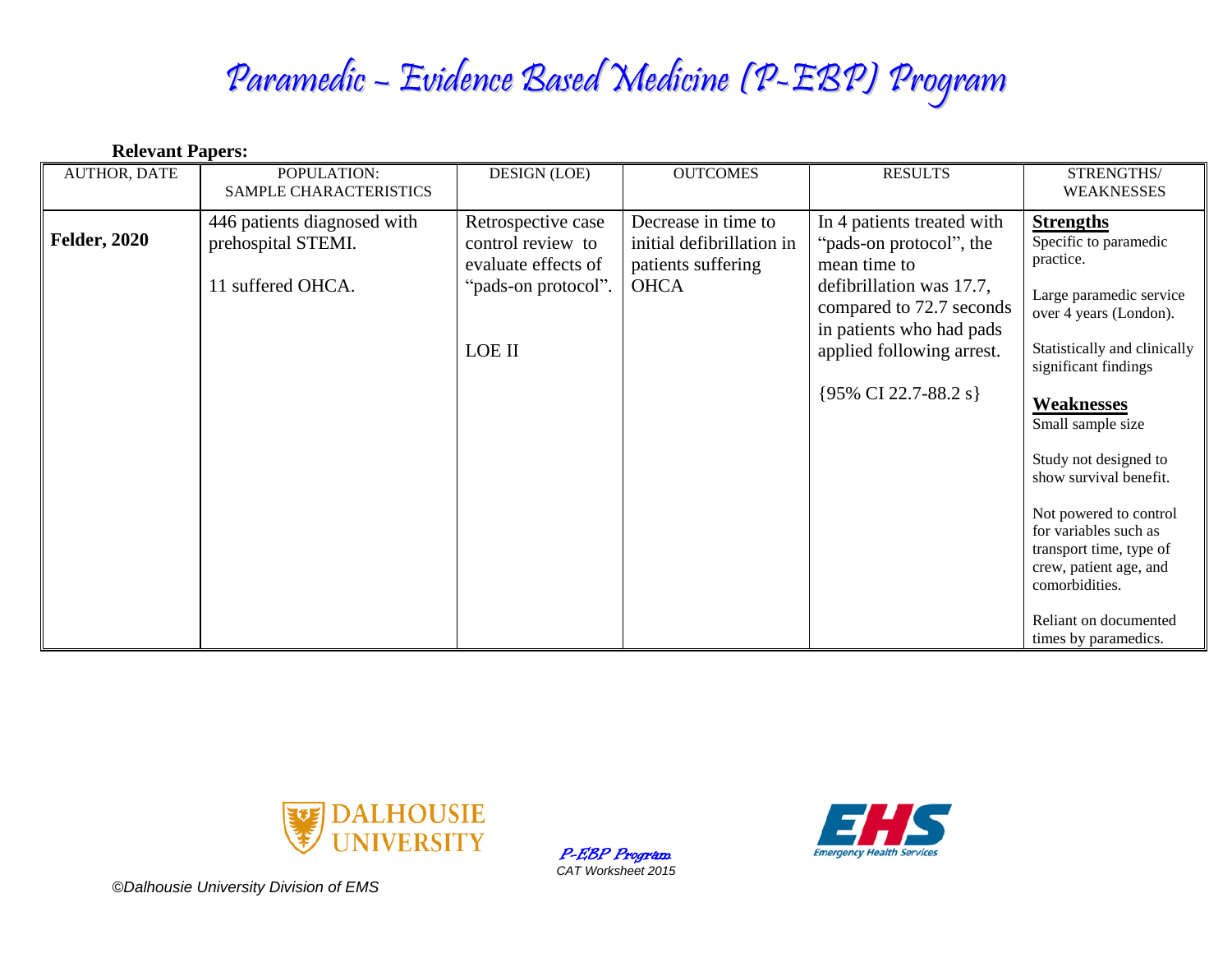# Paramedic – Evidence Based Medicine (P-EBP) Program

| Osei-Ampofo,<br>2016 | Case report $-$ Two cases of<br>prehospital STEMI complicated by<br>VF. | Case series of two<br>$cases - one before$<br>pads-on protocol was<br>initiated, and one <i>after</i><br>the protocol was<br>applied. | Cases presented with time<br>to first shock and time to<br>return of spontaneous<br>circulation as the focus. | The cases demonstrate that<br>application of pads<br>immediately following<br>diagnosis of STEMI has<br>potential to decrease time to<br>shock. | <b>Strengths</b><br>Thorough analysis of two<br>prehospital cases<br>Is corroborated by the<br>Felder (2020) study. |
|----------------------|-------------------------------------------------------------------------|---------------------------------------------------------------------------------------------------------------------------------------|---------------------------------------------------------------------------------------------------------------|-------------------------------------------------------------------------------------------------------------------------------------------------|---------------------------------------------------------------------------------------------------------------------|
|                      |                                                                         | <b>LOE III</b>                                                                                                                        |                                                                                                               |                                                                                                                                                 | Weakness<br>Small sample size.                                                                                      |
|                      |                                                                         |                                                                                                                                       |                                                                                                               |                                                                                                                                                 | Unable to determine<br>effects on patient<br>outcomes                                                               |

#### **Comments:**

No other studies specifically focusing on this topic were found. Both studies acknowledge that a stronger, prospective, randomized trial would be beneficial to further validate the results.

#### **Consider:**

The protocol is simple and easy to implement. Considerations for changes to practice include cost-benefit analysis and paramedic/patient safety. Increased application of defibrillation pads that may not be used could result in increased costs, although it is noted many pads expire and are not used anyway. Earlier delivery of shock may avoid safety concerns associated with CPR during transport by decreasing the time that CPR must be performed.

### **Clinical Bottom Line:**

This intervention is able to reduce time to defibrillation by 55 seconds. Each minute delay correlates with a 7-10% decrease in patient survival to hospital discharge. It would be reasonable for ambulance services to implement a "pads-on-protocol" for patients diagnosed with STEMI, in an attempt to reduce time to initial defibrillation and ROSC.



P-EBP Program *CAT Worksheet 2015*